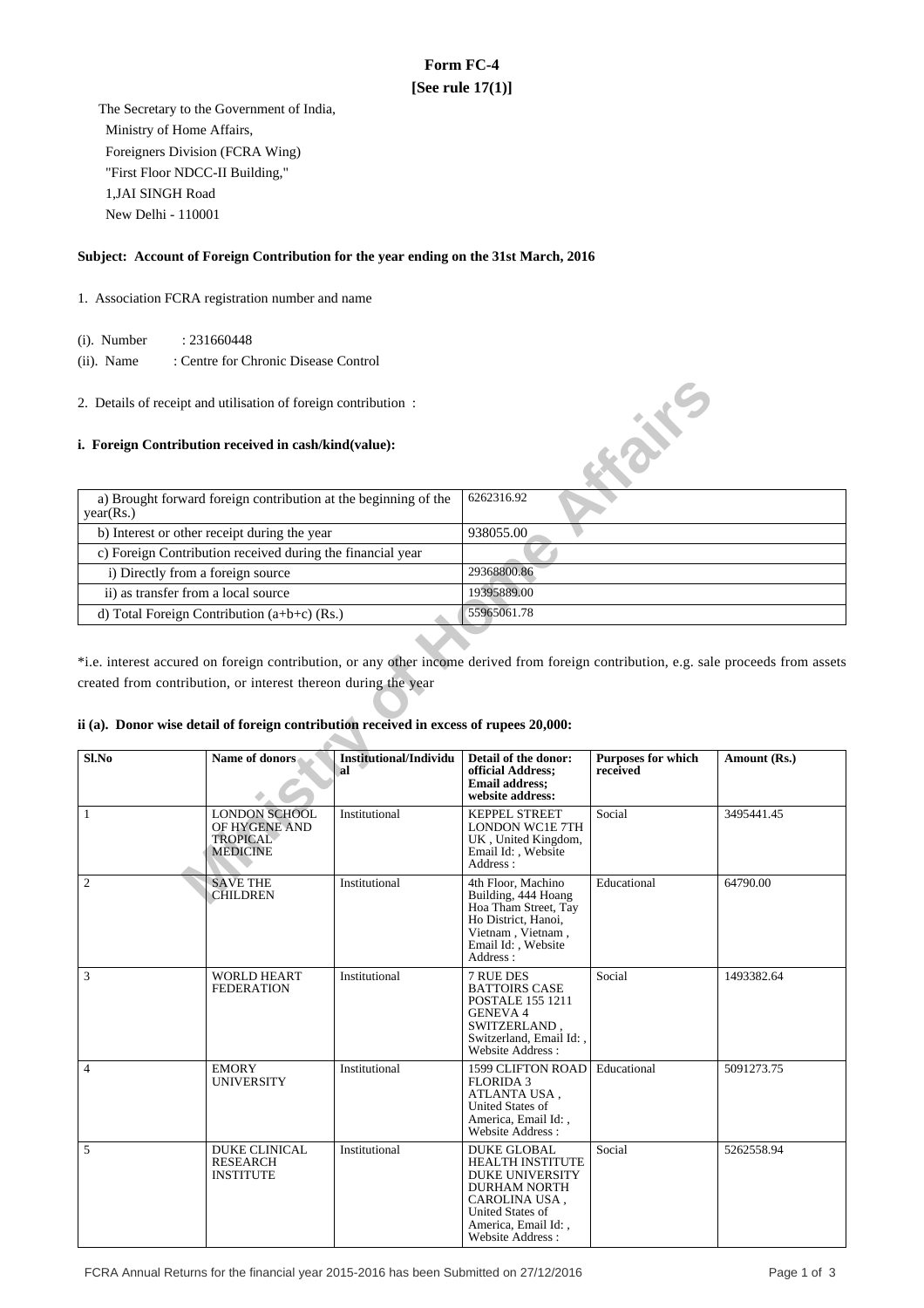| Sl.No                                                                                                    | Name of donors                                                                      | al            | Institutional/Individu | Detail of the donor:<br>official Address:<br><b>Email address:</b><br>website address:                                                           | <b>Purposes for which</b><br>received | Amount (Rs.) |  |
|----------------------------------------------------------------------------------------------------------|-------------------------------------------------------------------------------------|---------------|------------------------|--------------------------------------------------------------------------------------------------------------------------------------------------|---------------------------------------|--------------|--|
| 6                                                                                                        | <b>HAMILTON</b><br><b>HEALTH SCIENCES</b>                                           | Institutional |                        | 237 BARTON<br><b>STREET EAST</b><br><b>HAMILTON</b><br>CANADA, Canada,<br>Email Id: , Website<br>Address:                                        | Social                                | 1790683.06   |  |
| $\overline{7}$                                                                                           | <b>UNIVERSITY OF</b><br><b>MELBOURNE</b>                                            | Institutional |                        | Parkville, Victoria<br>3010, Australia, Email<br>Id: Website Address:                                                                            | Educational                           | 37168.00     |  |
| 8                                                                                                        | <b>UNIVERSITY OF</b><br><b>BERMINGHAM</b>                                           | Institutional |                        | <b>EDGBASTON</b><br><b>BIRMINGHAM</b><br><b>WEST MIDLANDS</b><br>B15 2TT UK, United<br>Kingdom, Email Id:,<br>Website Address :                  | Social                                | 3013537.55   |  |
| 9                                                                                                        | <b>ALL INDIA</b><br><b>INSTITUTE OF</b><br><b>MEDICAL SCIENCES</b>                  | Institutional |                        | ANSARI NAGAR<br>NEW DELHI INDIA,<br>India, Email Id:,<br>Website Address:                                                                        | Social                                | 16524541.00  |  |
| 10                                                                                                       | <b>NORTH WESTERN</b><br><b>UNIVERSITY</b>                                           | Institutional |                        | <b>619 CLARK STREET</b><br><b>EVANSTON</b><br><b>CHICAGO ILLINOIS</b><br>USA, United States of<br>America, Email Id:,<br><b>Website Address:</b> | Social                                | 8983834.53   |  |
| 11                                                                                                       | <b>UNIVERSITY OF</b><br><b>WASHINGTON</b>                                           | Institutional |                        | 3917 UNIVERSITY<br>WAY NE SEATTLE<br>WA 981056692 USA,<br>United States of<br>America, Email Id:<br>Website Address:                             | Educational                           | 136130.94    |  |
| 12                                                                                                       | <b>St JOHNS</b><br>RESEARCH<br><b>INSTITUTE</b>                                     | Institutional |                        | <b>St Johns National</b><br>Academy of Health<br>Sciences Bangalore<br>560034 Karnataka<br>India, India, Email Id:<br>Website Address:           | Social                                | 2871348.00   |  |
|                                                                                                          | (b). Cumulative purpose-wise amount of all foreign contribution donation received : |               |                        |                                                                                                                                                  |                                       |              |  |
| Sl.No<br><b>Purpose</b>                                                                                  |                                                                                     |               |                        |                                                                                                                                                  | Amount                                |              |  |
| Educational<br>1                                                                                         |                                                                                     |               |                        |                                                                                                                                                  | 5329362.69                            |              |  |
| $\sqrt{2}$<br>Social                                                                                     |                                                                                     |               |                        |                                                                                                                                                  | 24039438.17                           |              |  |
|                                                                                                          | (iii). Details of Utilization of foreign contribution:                              |               |                        |                                                                                                                                                  |                                       |              |  |
| a. Total Utilization* for projects as per aims and<br>15992207.49<br>objectives of the association (Rs.) |                                                                                     |               |                        |                                                                                                                                                  |                                       |              |  |
| 5, FCRA 2011 (Rs.)                                                                                       | b. Total Administrative Exprenses as provided in Rule                               |               | 7664949.00             |                                                                                                                                                  |                                       |              |  |
| c. Total invested in term deposits(Rs.)                                                                  |                                                                                     |               | 20000000.00            |                                                                                                                                                  |                                       |              |  |
| <b>Total Purchase of fresh assets (Rs.)</b>                                                              |                                                                                     |               | 2865774.00             |                                                                                                                                                  |                                       |              |  |
| Total utilization in the year(Rs.) $(a+b+c+d)$                                                           |                                                                                     |               | 26522930.49            |                                                                                                                                                  |                                       |              |  |

| Sl.No       | <b>Purpose</b> | Amount      |
|-------------|----------------|-------------|
|             | Educational    | 5329362.69  |
| $\sim$<br>∸ | Social         | 24039438.17 |

| a. Total Utilization* for projects as per aims and<br>objectives of the association (Rs.) | 15992207.49 |
|-------------------------------------------------------------------------------------------|-------------|
| b. Total Administrative Exprenses as provided in Rule<br>5, FCRA 2011 (Rs.)               | 7664949.00  |
| c. Total invested in term deposits (Rs.)                                                  | 20000000.00 |
| <b>Total Purchase of fresh assets (Rs.)</b>                                               | 2865774.00  |
| Total utilization in the year(Rs.) $(a+b+c+d)$                                            | 26522930.49 |

\* It is affirmed that the utilisation of foreign contribution is not in contravention of the provisions contained in proviso to Sction 9(e) and Section 12(4)(f) of the Act which states that the acceptance of foreign contribution is not likely to affect prejudically.

(A) the soverignty and integrity of india; or.

(B) the security, strategic, scientific or echnomic interest of the state; or

(C) the public interest; or

- (D) freedom or fairness of election to any legistature; or
- (E) friendly relations with any foreign state; or
- (F) harmony between religious, racial, social, lingusitic or relgional groups, castes or communities